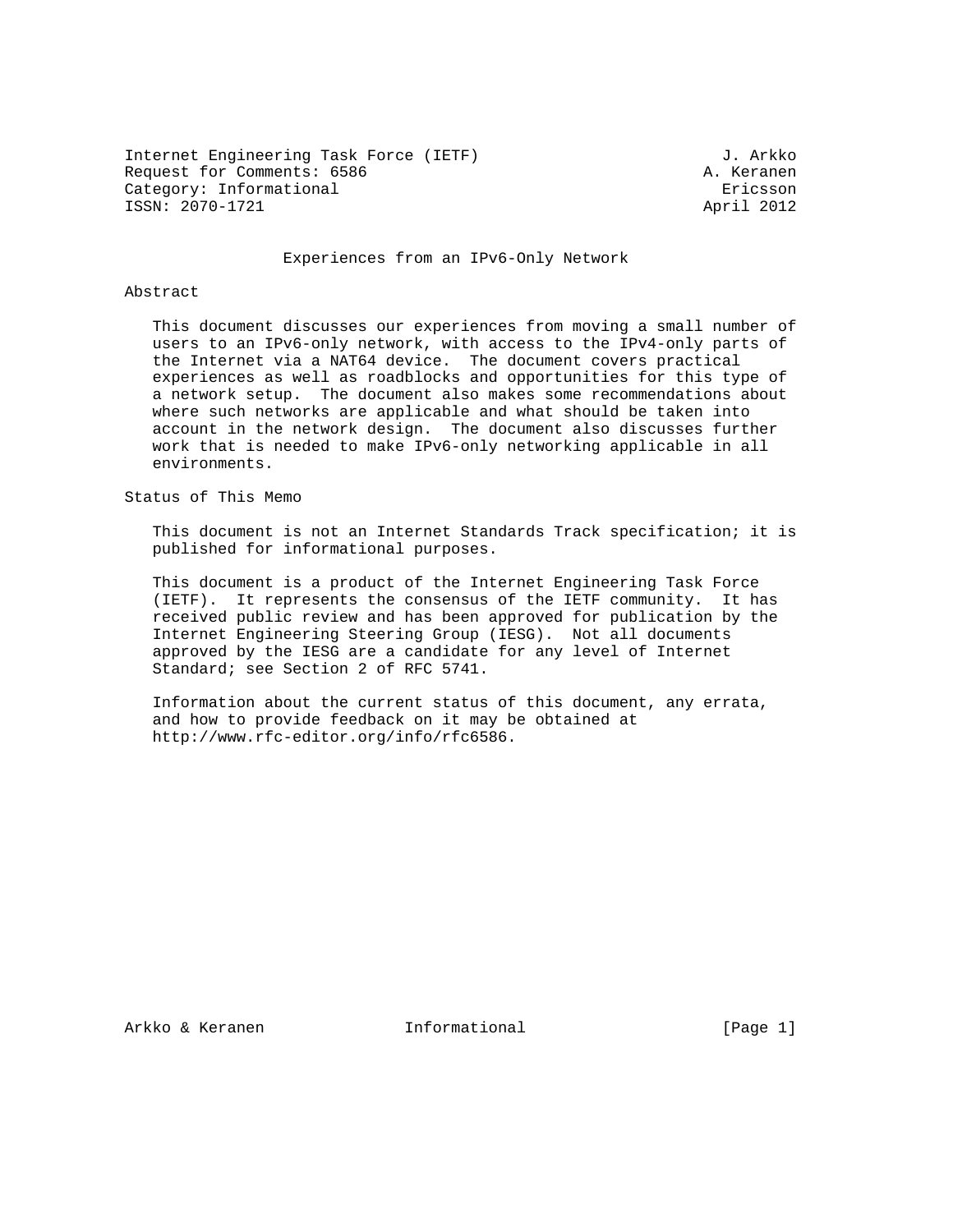# Copyright Notice

 Copyright (c) 2012 IETF Trust and the persons identified as the document authors. All rights reserved.

 This document is subject to BCP 78 and the IETF Trust's Legal Provisions Relating to IETF Documents

 (http://trustee.ietf.org/license-info) in effect on the date of publication of this document. Please review these documents carefully, as they describe your rights and restrictions with respect to this document. Code Components extracted from this document must include Simplified BSD License text as described in Section 4.e of the Trust Legal Provisions and are provided without warranty as described in the Simplified BSD License.

# Table of Contents

| 2.                                                          |
|-------------------------------------------------------------|
| $\overline{3}$ .                                            |
|                                                             |
|                                                             |
|                                                             |
|                                                             |
|                                                             |
| 5.2. Programming Languages and APIs 10                      |
| 5.3. Instant Messaging and VoIP 11                          |
|                                                             |
|                                                             |
|                                                             |
|                                                             |
|                                                             |
|                                                             |
| 6.2. Comparison of Web Access via NAT64 to Other Methods 15 |
| 7 <sub>1</sub>                                              |
| $\mathsf{R}$                                                |
|                                                             |
|                                                             |
|                                                             |
|                                                             |
|                                                             |

Arkko & Keranen 1nformational (Page 2)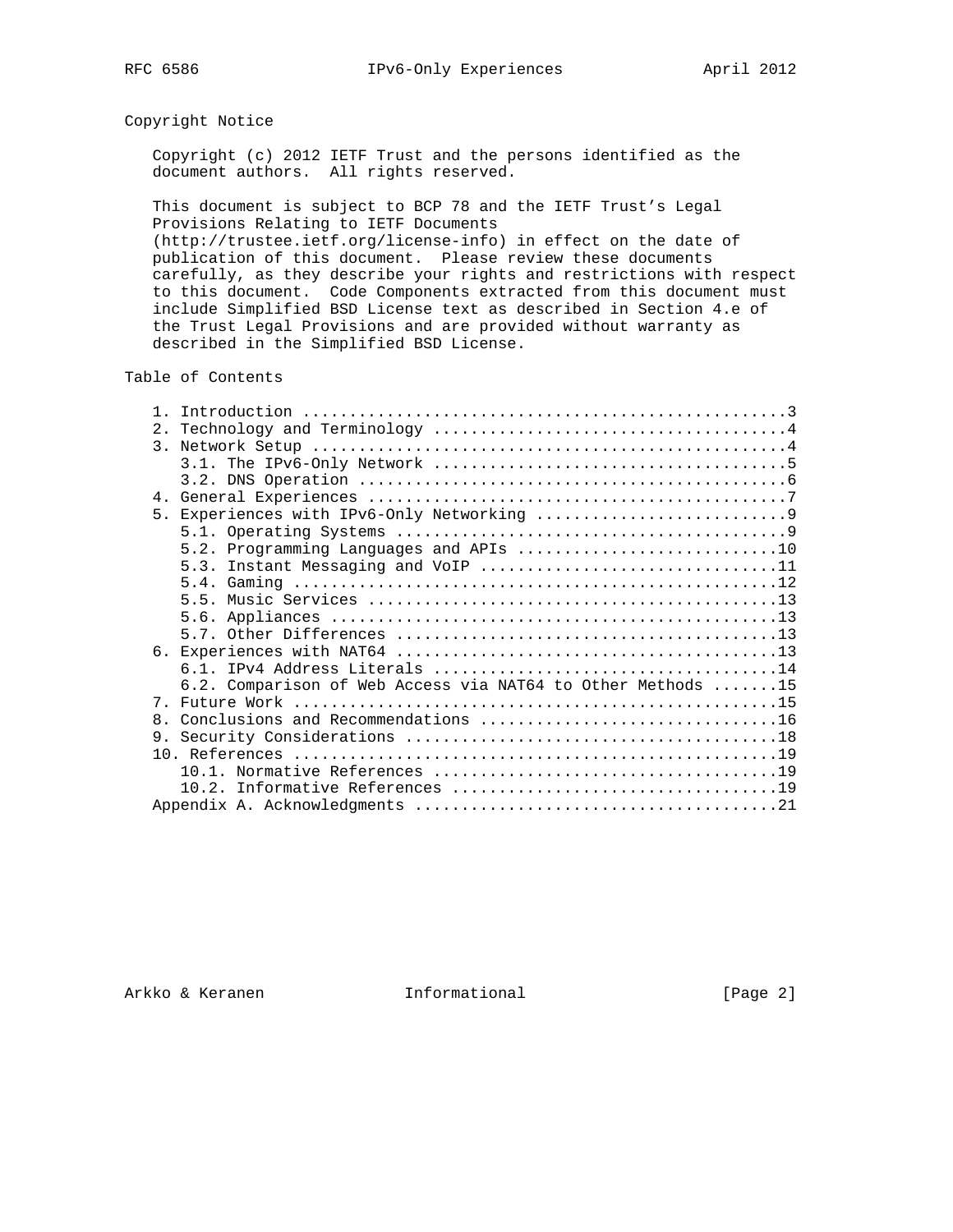# 1. Introduction

 This document discusses our experiences from moving a small number of users to an IPv6-only network, with access to the IPv4-only parts of the Internet via a NAT64 device. This arrangement has been done with a permanent change in mind rather than as a temporary experiment, involves both office and home users, heterogeneous computing equipment, and varied applications. We have learned both practical details, roadblocks and opportunities, as well as a more general understanding of when such a configuration can be recommended and what should be taken into account in the network design. Note that this memo documents our experiences primarily from 2010. As time goes by, the situation changes with updated software versions, newer products, and so on.

 The networks involved in this setup have been in dual-stack mode for a considerable amount of time, in one case, for over ten years. Our IPv6 connectivity is stable and in constant use with no significant problems. Given that the IETF is working on technology such as NAT64 [RFC6144] and several network providers are discussing the possibility of employing IPv6-only networking, we decided to take our network beyond the "comfort zone" and make sure that we understand the implications of having no IPv4 connectivity at all. This also allowed us to test a NAT64 device that is being developed by Ericsson.

 The main conclusion is that it is possible to employ IPv6-only networking, though there are a number of issues such as lack of IPv6 support in some applications and bugs in untested parts of code. As a result, dual-stack [RFC4213] remains as our recommended model for general purpose networking at this time, but IPv6-only networking can be employed by early adopters or highly controlled networks. The document also suggests actions to make IPv6-only networking applicable in all environments. In particular, resolving problems with a few key applications would have a significant impact for enabling IPv6-only networking for large classes of users and networks. It is important that the Internet community understands these deployment barriers and works to remove them.

 The rest of this document is organized as follows. Section 2 introduces some relevant technology and terms, Section 3 describes the network setup, Section 4 discusses our general experiences, Section 5 discusses experiences related to having only IPv6 networking available, and Section 6 discusses experiences related to NAT64 use. Finally, Section 7 presents some of our ideas for future work, Section 8 draws conclusions and makes recommendations on when and how one should employ IPv6-only networks, and Section 9 discusses relevant security considerations.

Arkko & Keranen 1nformational [Page 3]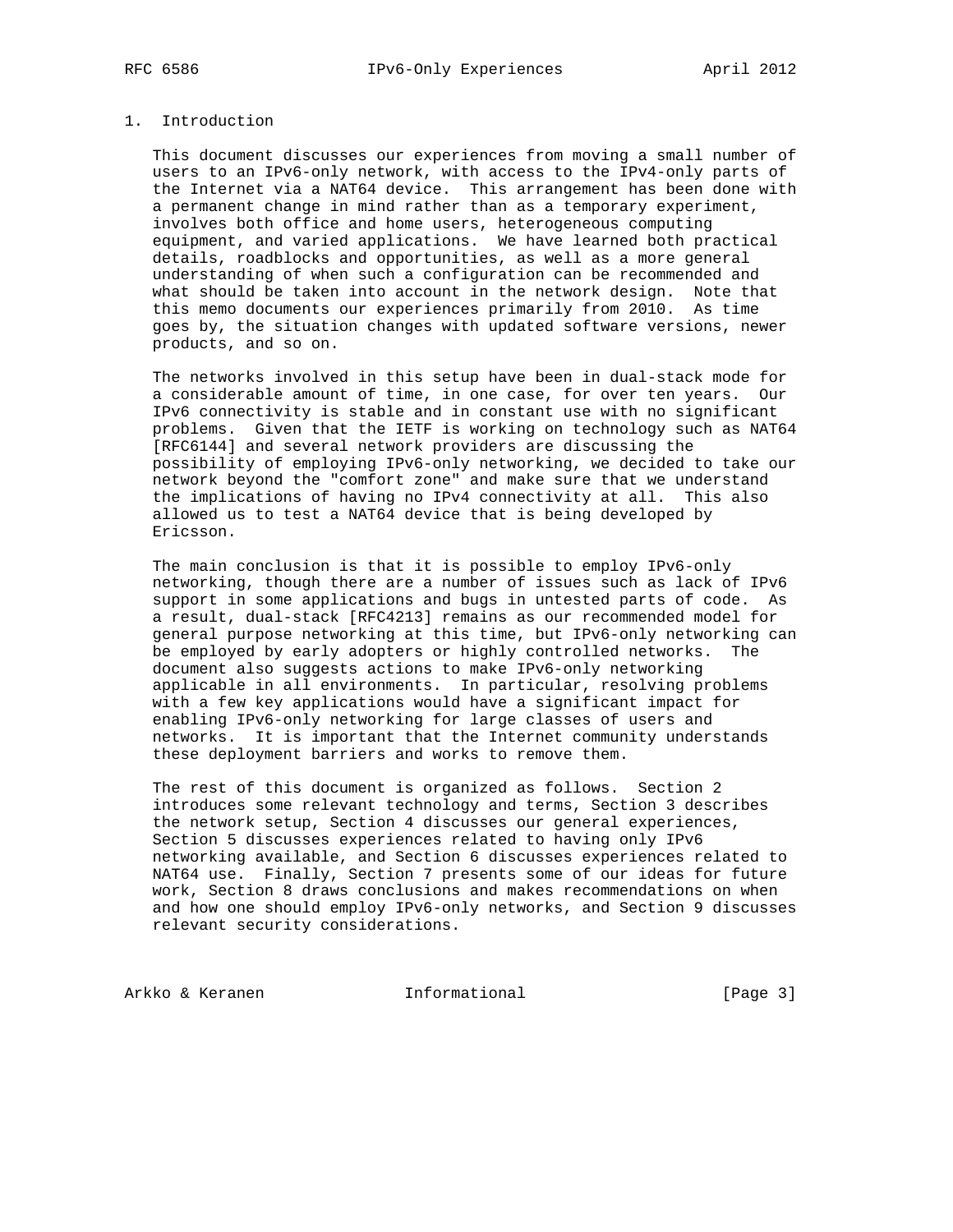## 2. Technology and Terminology

 In this document, the following terms are used. "NAT44" refers to any IPv4-to-IPv4 network address translation algorithm, both "Basic NAT" and "Network Address/Port Translator (NAPT)", as defined by [RFC2663].

 "Dual-stack" refers to a technique for providing complete support for both Internet protocols -- IPv4 and IPv6 -- in hosts and routers [RFC4213].

 "NAT64" refers to a Network Address Translator - Protocol Translator defined in [RFC6144], [RFC6145], [RFC6146], [RFC6052], [RFC6147], and [RFC6384].

3. Network Setup

 We have tested IPv6-only networking in two different network environments: office and home. In both environments, all hosts had normal dual-stack native IPv4 and IPv6 Internet access already in place. The networks were also already employing IPv6 in their servers and DNS records. Similarly, the network was a part of whitelisting arrangement to ensure that IPv6-capable content providers would be able to serve their content to the network over IPv6.

 The office environment has heterogeneous hardware with PCs, laptops, and routers running Linux, BSD, Mac OS X, and Microsoft Windows operating systems. Common uses of the network include email, Secure Shell (SSH), web browsing, and various instant messaging and Voice over IP (VoIP) applications. The hardware in the home environment consists of PCs, laptops, and a number of server, camera, and sensor appliances. The primary operating systems in this environment are Linux and Microsoft Windows operating systems. Common applications include web browsing, streaming, instant messaging and VoIP applications, gaming, file storage, and various home control applications. Both environments employ extensive firewalling practices, and filtering is applied for both IPv4 and IPv6 traffic. However, firewall capabilities, especially with older versions of firewall software, dictate some differences between the filtering applied for IPv4 and IPv6 since some features commonly supported for IPv4 were not yet implemented for IPv6. In addition, in the home environment, the individual devices are directly accessible from the Internet on IPv6 (on select protocols such as SSH) but not on IPv4 due to lack of available public IPv4 addresses.

Arkko & Keranen 1nformational (Page 4)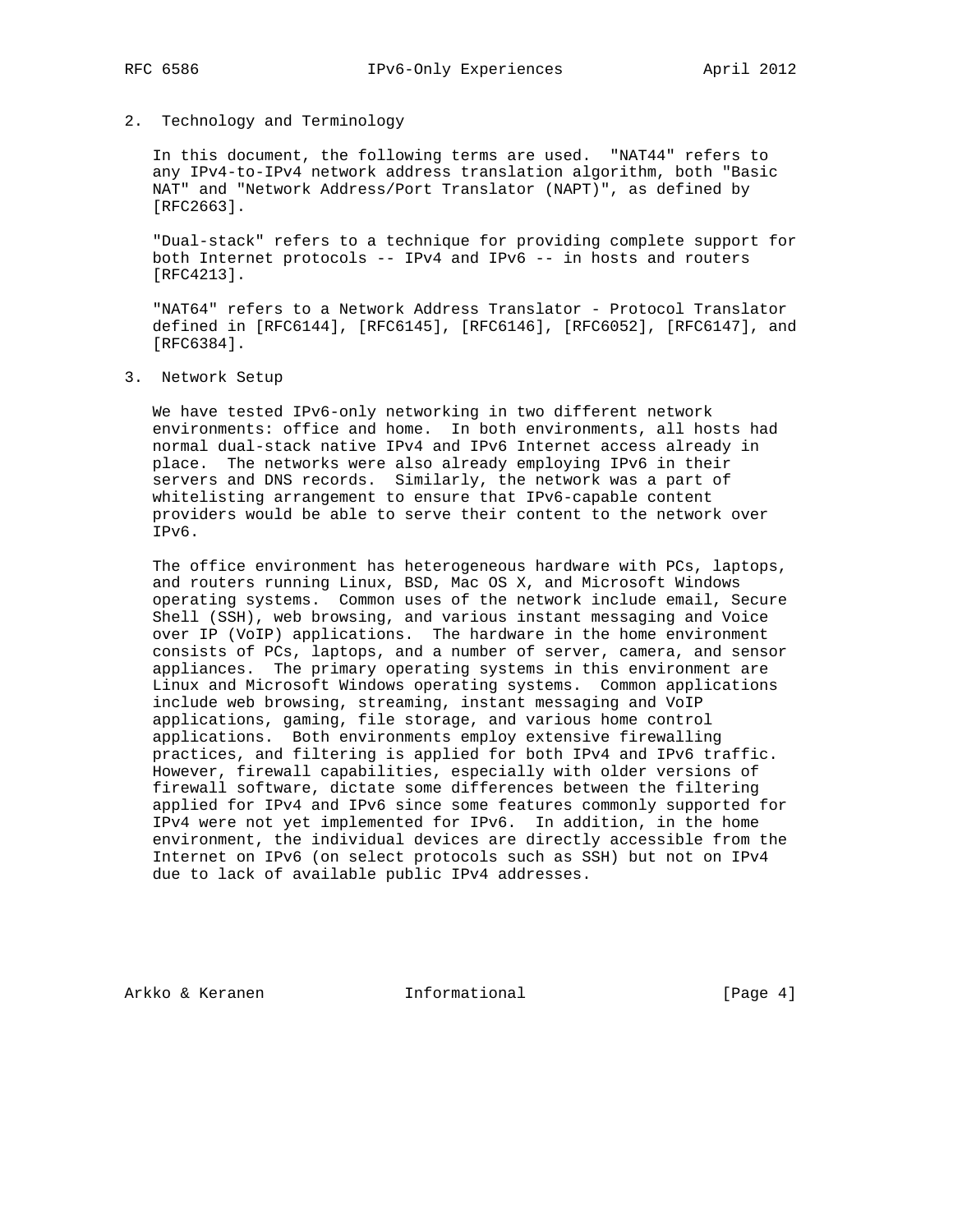In both environments, volunteers had the possibility to opt-in for the IPv6-only network. The number of users was small: there were roughly five permanent users and a dozen users who had been in the network at least for some amount of time. Each user had to connect to the IPv6-only wired or wireless network and, depending on their software, possibly configure their computer by indicating that there is no IPv4 and/or setting DNS server addresses. The users were also asked to report their experiences back to the organizers.

# 3.1. The IPv6-Only Network

 The IPv6-only network was provided as a parallel network on the side of the already existing dual-stack network. It was important to retain the dual-stack network for the benefit of those users who did not decide to opt-in and because we knew that there were some IPv4 only devices in the network. A separate wired access network was created using Virtual Local Area Networks (VLANs). This network had its own IPv6 prefix. A separate wireless network, bridged to the wired network, was also created. In our case, the new wireless network required additional access point hardware in order to accommodate advertising multiple wireless networks. The simple access point model that we employed in these networks did not allow this on a single device, although many other access points support this. All the secondary infrastructure resulted in some additional management burden and cost, however. An added complexity was that the home network already employed two types of infrastructure, one for family members and another one for visitors. In order to duplicate this model for the IPv6-only network, there are now four separate networks, with several access points on each.

 A stateful NAT64 [RFC6146] with integrated DNS64 was installed on the edge of the IPv6-only networks. No IPv4 routing or Dynamic Host Configuration Protocol (DHCP) was offered on these networks. The NAT64 device sends Router Advertisements (RAs) [RFC4861] from which the hosts learn the IPv6 prefix and can automatically configure IPv6 addresses for them. Each new IPv6-only network needed one new /64 prefix to be used in these advertisements. In addition, each NAT64 device needed another /64 prefix to be used for the representation of IPv4 destinations in the IPv6-only network. As a result, one IPv6 only network requires /63 of address space. This space was easily available in our networks, as IPv6 allocations are purposefully made in sufficiently large blocks. Additional address space needs can be accommodated from the existing block without registry involvement. Another option would have been to use the Well-Known Prefix [RFC6052] for the representation of IPv4 destinations in the IPv6-only network. In any case, the prefixes have to be listed in the intra-domain routing system so that they can be reached. In one case, the

Arkko & Keranen 1nformational [Page 5]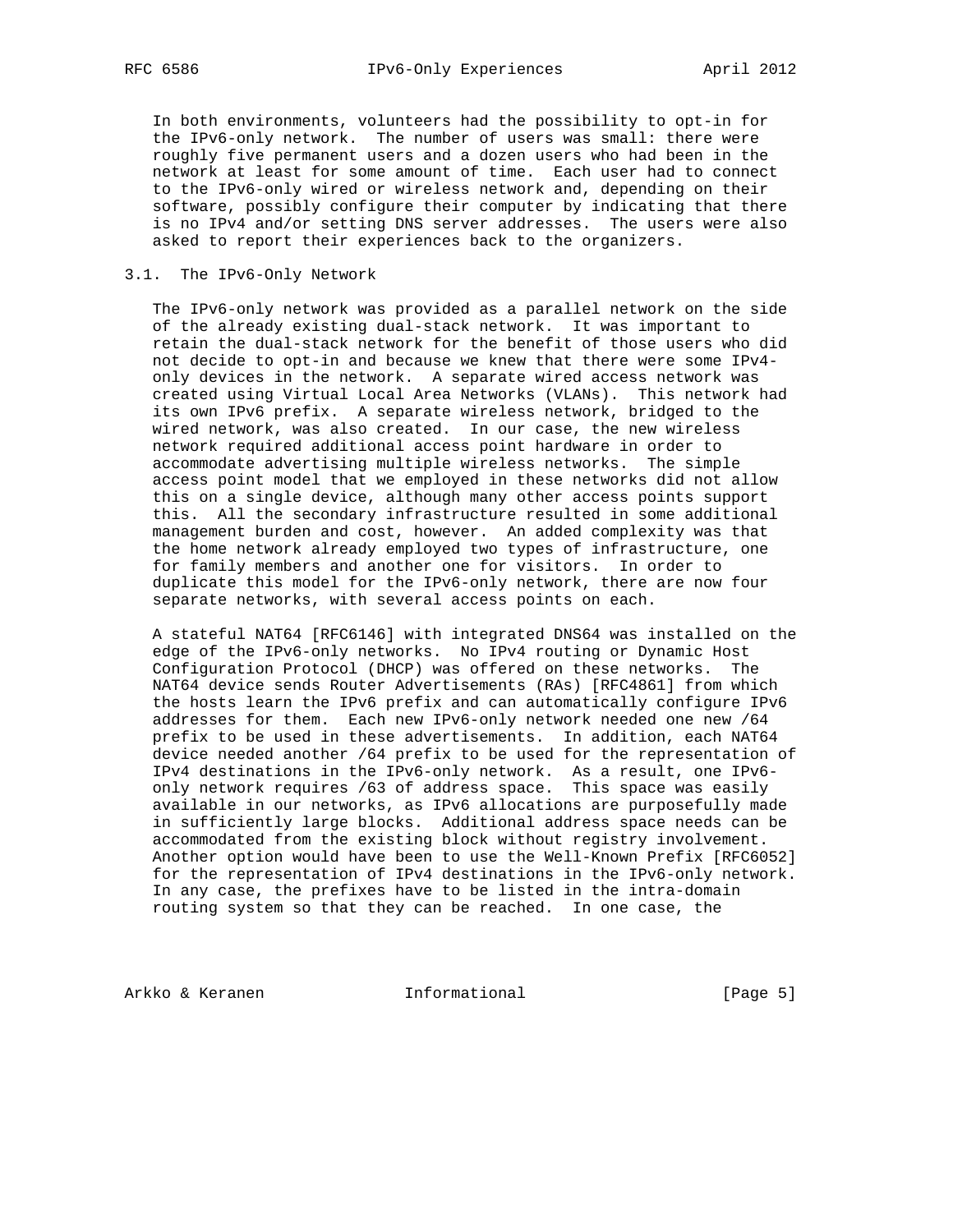increase from one block to multiple also made it necessary to employ an improved routing configuration. In addition to routing, the new prefixes have to be listed in the appropriate firewall rules.

 Setting up NAT64 and DNS64 by themselves is easy and can be done quickly by an experienced network manager. However, when duplicate infrastructure is needed for dual-stack and IPv6-only networks, the additional switches, cables, access points, etc., will take some amount of installation effort. In addition, if whitelisting agreements or IPv6 ISP connectivity is needed, setting these up requires negotiations with external partners.

# 3.2. DNS Operation

 Router Advertisements are used to carry DNS Configuration options [RFC6106], listing the DNS64 as the DNS server the hosts should use. In addition, aliases were added to the DNS64 device to allow it to receive packets on the well-known DNS server addresses that Windows operating systems use (fec0:0:0:ffff::1, fec0:0:0:ffff::2, and fec0: 0:0:ffff::3). At a later stage, support for stateless DHCPv6 [RFC3736] was added. We do recommend enabling RFC 6106, well-known addresses, and stateless DHCPv6 in order to maximize the likelihood of different types of IPv6-only hosts being able to use DNS without manual configuration. DNS server discovery was never a problem in dual-stack networks, because DNS servers on the IPv4 side can easily provide IPv6 information (AAAA records) as well. With IPv6-only networking, it becomes crucial that the local DNS server can also be reached via IPv6. In principle, this is exactly the same as needing IPv4-based DNS and DNS discovery in IPv4-only networks. However, in IPv6, the discovery mechanisms are somewhat more complicated because there are several alternative techniques.

 When a host served by the DNS64 asks for a domain name that does not have a AAAA (IPv6 address) record, but has an A (IPv4 address) record, a AAAA record is synthesized from the A record (as defined for DNS64 in [RFC6147]) and sent in the DNS response to the host. IP packets sent to this synthesized address are routed via the NAT64, translated to IPv4 by the NAT64, and forwarded to the queried host's IPv4 address; return traffic is translated back from IPv4 to IPv6 and forwarded to the host behind the NAT64 (as described in [RFC6144]). This allows the hosts in the IPv6-only network to contact any host in the IPv4 Internet as long as the hosts in the IPv4 Internet have DNS address records.

 The NAT64 devices have standard dual-stack connectivity and their DNS64 function can use both IPv4 and IPv6 when requesting information from DNS. A destination that has both an A and AAAA records is not treated in any special manner, because the hosts in the IPv6-only

Arkko & Keranen 1nformational (Page 6)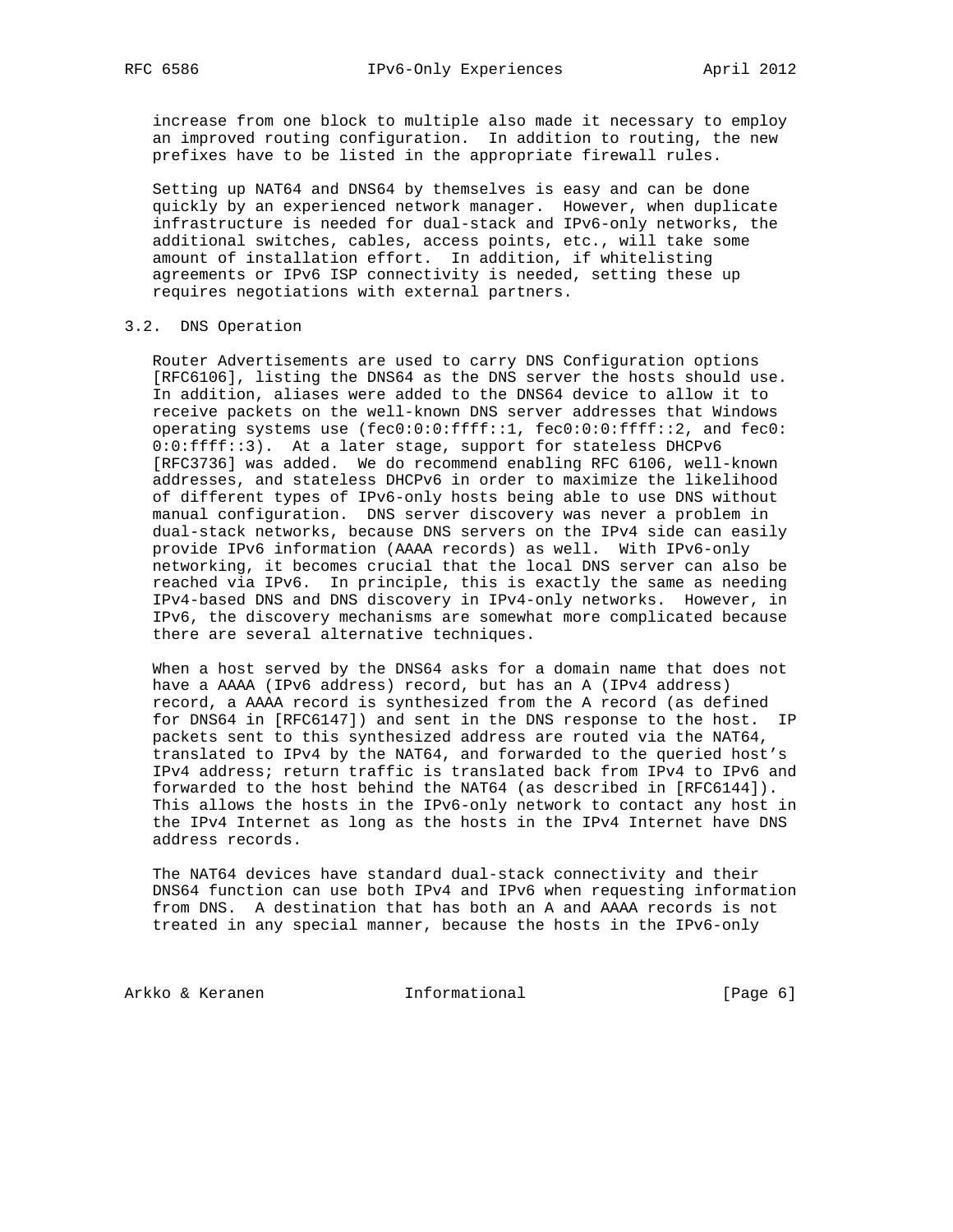network can contact the destination over IPv6. Destinations with only an A record will be given a synthesized AAAA record as explained above. However, in one of our open visitor networks that is sharing the infrastructure with the home network, we needed a special arrangement. Currently, the home network obtains its IPv6 connectivity through a tunnel via the office network, and it is undesirable to allow outsiders using the visitor network to generate traffic through the office network, even if the traffic is just passing by and forwarded to the IPv6 Internet. As a result, in the visitor network, there is a special IPv6-only to IPv4-only configuration where the DNS64 never asks for AAAA records and always generates synthesized records. Therefore, no traffic from the visitor network, even if it is destined to the IPv6 Internet, is routed via the office network, but traffic from the home network can still use the IPv6 connectivity provided by the office network.

 Note: This configuration may also be useful for other purposes. For instance, one drawback of the standard behavior is that if a destination publishes AAAA records but has bad IPv6 connectivity, the hosts in the IPv6-only network have no fallback. In the dual stack model, a host can always try IPv4 if the IPv6 connection fails. In the special configuration, IPv6 is only used internally at the site but never across the Internet, eliminating this problem. This is not a recommended mode of operation, but it is interesting to note that it may solve some issues.

 Note that in NAT64 (unlike in its older variant [RFC4966]) it is possible to decouple the packet translation, IPv6 routing, and DNS64 functions. Since clients are configured to use a DNS64 as their DNS server, there is no need for having an Application Layer Gateway (ALG) on the path sniffing and spoofing DNS packets. This decoupling possibility was implemented by one of our users, as he is outside of our physical network and wants to communicate directly on IPv6 where it is possible without having to go through our central network equipment. His DNS queries go to our DNS64 and to establish communications to an IPv4 destination our central NAT64 is used. If there is a need to translate some packets, these packets find the translator device through normal IPv6 routing means since the synthesized addresses have our NAT64's prefix. However, for non synthesized IPv6 addresses the packets are routed directly to the destination.

# 4. General Experiences

 Based on our experiences, it is possible to live (and work) with an IPv6-only network. For instance, at the time of this writing, one of the authors has been in an IPv6-only network for about a year and a half and has had no major problems. Most things work well in the new

Arkko & Keranen 1nformational (Page 7)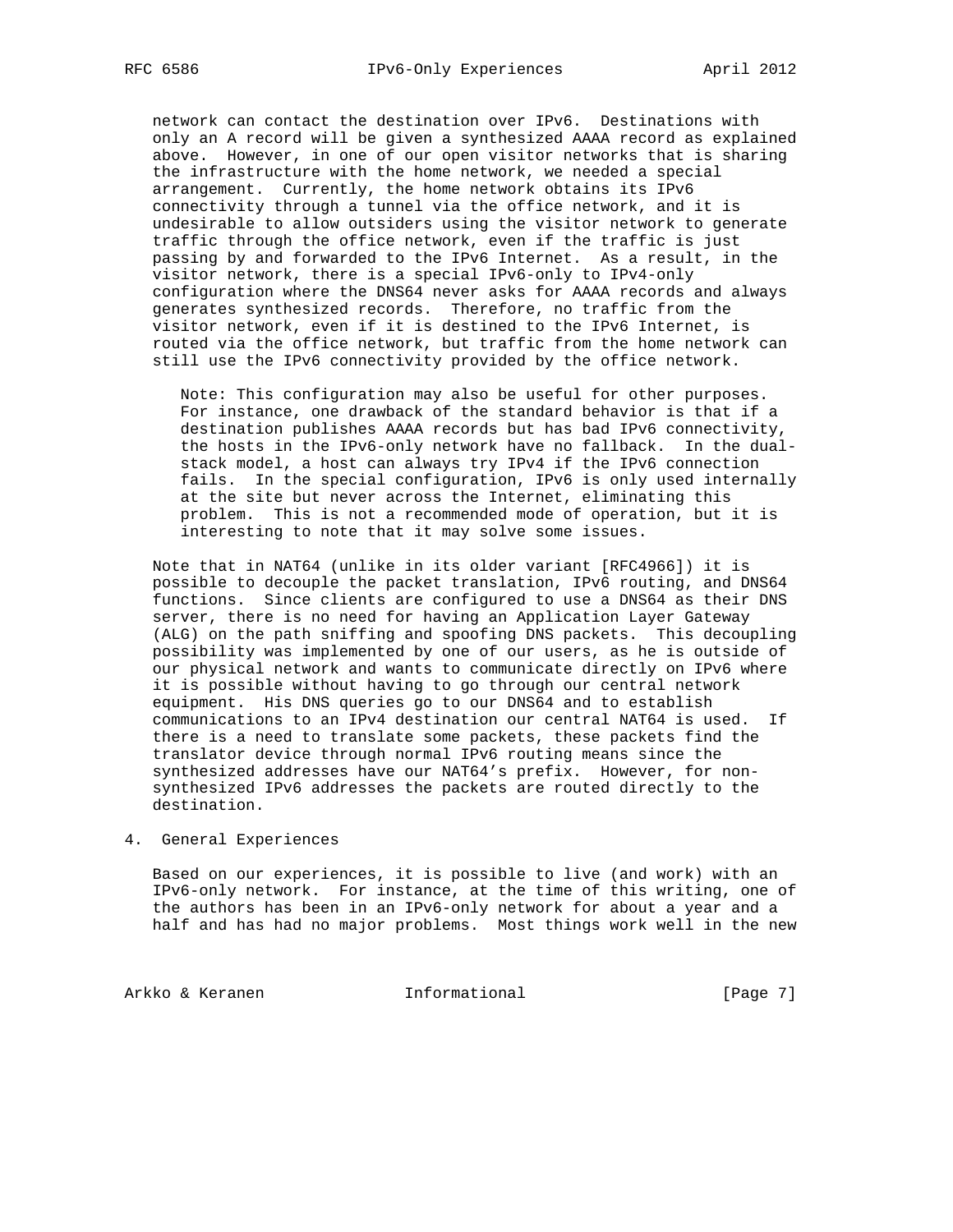environment; for example, we have been unable to spot any practical difference in the web browsing (HTTP and HTTPS) experience. Also, email, software upgrades, operating system services, many chat systems, and media streaming work well. On certain Symbian mobile handsets that we tried, all applications work even on an IPv6-only network. In another case, with the Android operating system, all the basic applications worked without problems. In order to make the latter handset architecture support IPv6-only networks, however, a small change was needed in the operating system so that it could discover IPv6-only DNS servers.

 However, in general, there is some pain involved and thus IPv6-only networking is not suitable for everyone just yet. Switching IPv4 off does break many things as well. Some of the users in our environment left due to these issues, as they missed some key feature that they needed from their computing environment. These issues fall in several categories:

#### Bugs

 We saw many issues that can be classified as bugs, likely related to so few people having tried the software in question in an IPv6 only network. For instance, some operating system facilities support IPv6 but have annoying problems that are only uncovered in IPv6-only networking.

Lack of IPv6 Support

 We also saw many applications that do not support IPv6 at all. These range from minor, old tools (such as the Unix  $dict(1)$  command) to major applications that are important to our users (such as Skype) and even to entire classes of applications (many games have issues). As our experiment continued, we have seen improvements in some areas, such as gaming.

Protocol, Format, and Content Problems

 There are many protocols that carry IP addresses in them, and using these protocols through a translator can lead to problems. In our current network setup, we did not employ any ALGs except for FTP [RFC6384]. However, we have observed a number of protocol issues with IPv4 addresses. For instance, some instant messaging services do not work due to this. Finally, content on some web pages may refer to IPv4 address literals (i.e., plain IP addresses instead of host and domain names). This renders some links inaccessible in an IPv6-only network. While this problem is easily quantifiable in measurements, the authors have run into it only a couple of times during real-life web browsing.

Arkko & Keranen 1nformational [Page 8]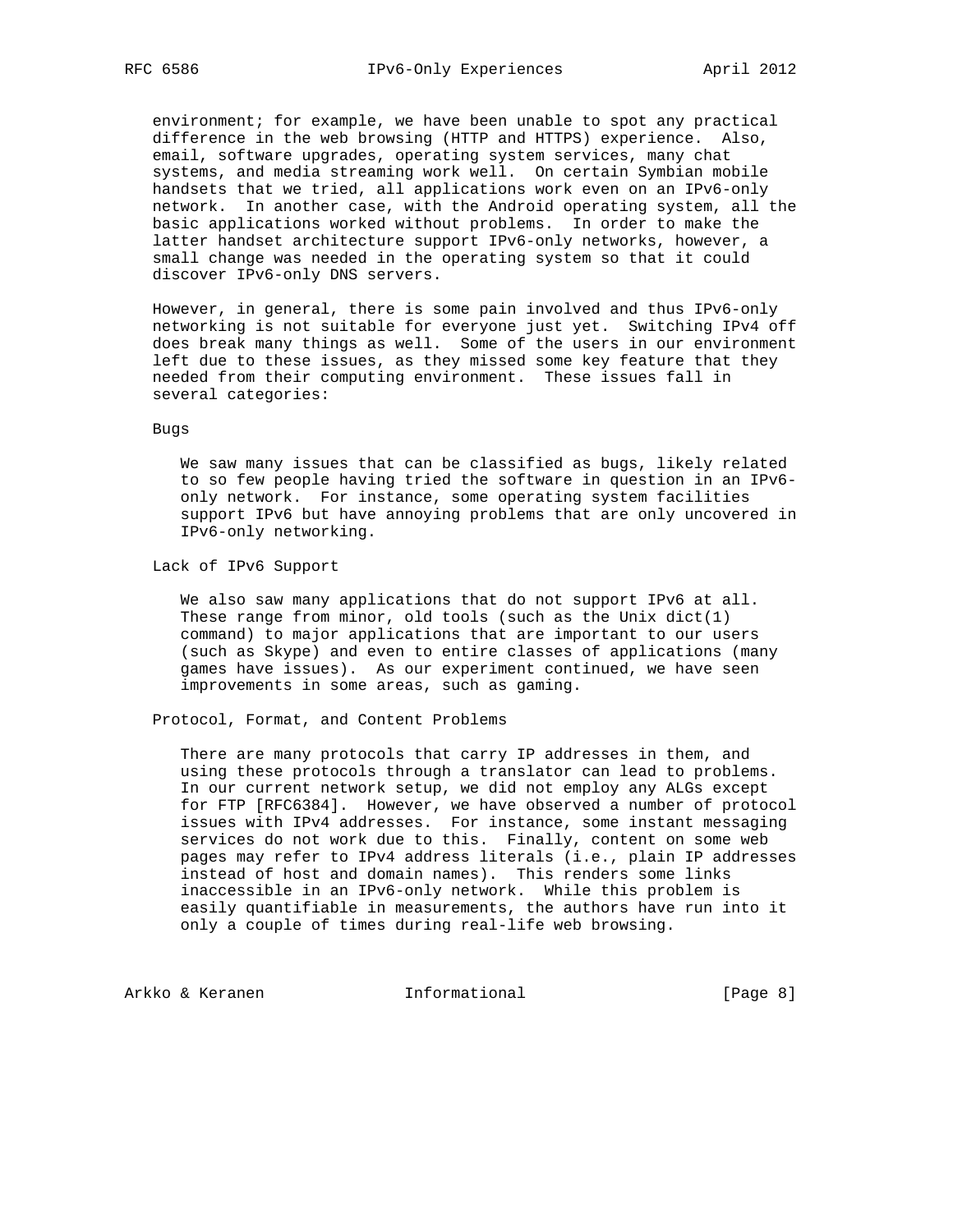# Firewall Issues

 We also saw a number of issues related to lack of features in IPv6 support in firewalls. In particular, while we did not experience any Maximum Transmission Unit (MTU) and fragmentation problems in our networks, there is potential for generating problems, as the support for IPv6 fragment headers is not complete in all firewalls and the NAT64 specifications call for use of the fragment header (even in situations where fragmentation has not yet occurred, e.g., if an IPv4 packet that is not a fragment does not have the Don't Fragment (DF) bit set).

 In general, most of the issues relate to poor testing and lack of IPv6 support in some applications. IPv6 itself and NAT64 did not cause any major issues for us, once our setup and NAT64 software was stable. In general, the authors feel that with the exception of some applications, our experience with translation to reach the IPv4 Internet has been equal to our past experiences with NAT44-based Internet access. While translation implies loss of end-to-end connectivity, in practice, direct connectivity has also not been available to the authors in the IPv4 Internet for a number of years.

 It should be noted that the experience with a properly configured set of ALGs and workarounds such as proxies may be different. Some of the problems we encountered can be solved through these means. For instance, a problematic application can be configured to use a proxy that in turn has both IPv4 and IPv6 access.

#### 5. Experiences with IPv6-Only Networking

 The overall experience was as explained above. The remainder of this section discusses specific issues with different operating systems, programming languages, applications, and appliances.

## 5.1. Operating Systems

 Even operating systems have some minor problems with IPv6. For example, in Linux, Router Advertisement (RA) information is not automatically updated when the network changes while the computer is on, and this requires an unnecessary suspend/resume cycle to restore its proper state. We have also had issues with the rdnssd daemon, which first does not come as a default feature in Ubuntu and does not always appear to work reliably. To resolve these issues, we had to configure the network manager to use a specific server address. Later, a new version of the Linux distribution that we used solved these problems, even if some problems still remained. For instance, in the latest Ubuntu Long-Term Support release (10.04), we have experienced that the network manager by default returns to an

Arkko & Keranen 1nformational [Page 9]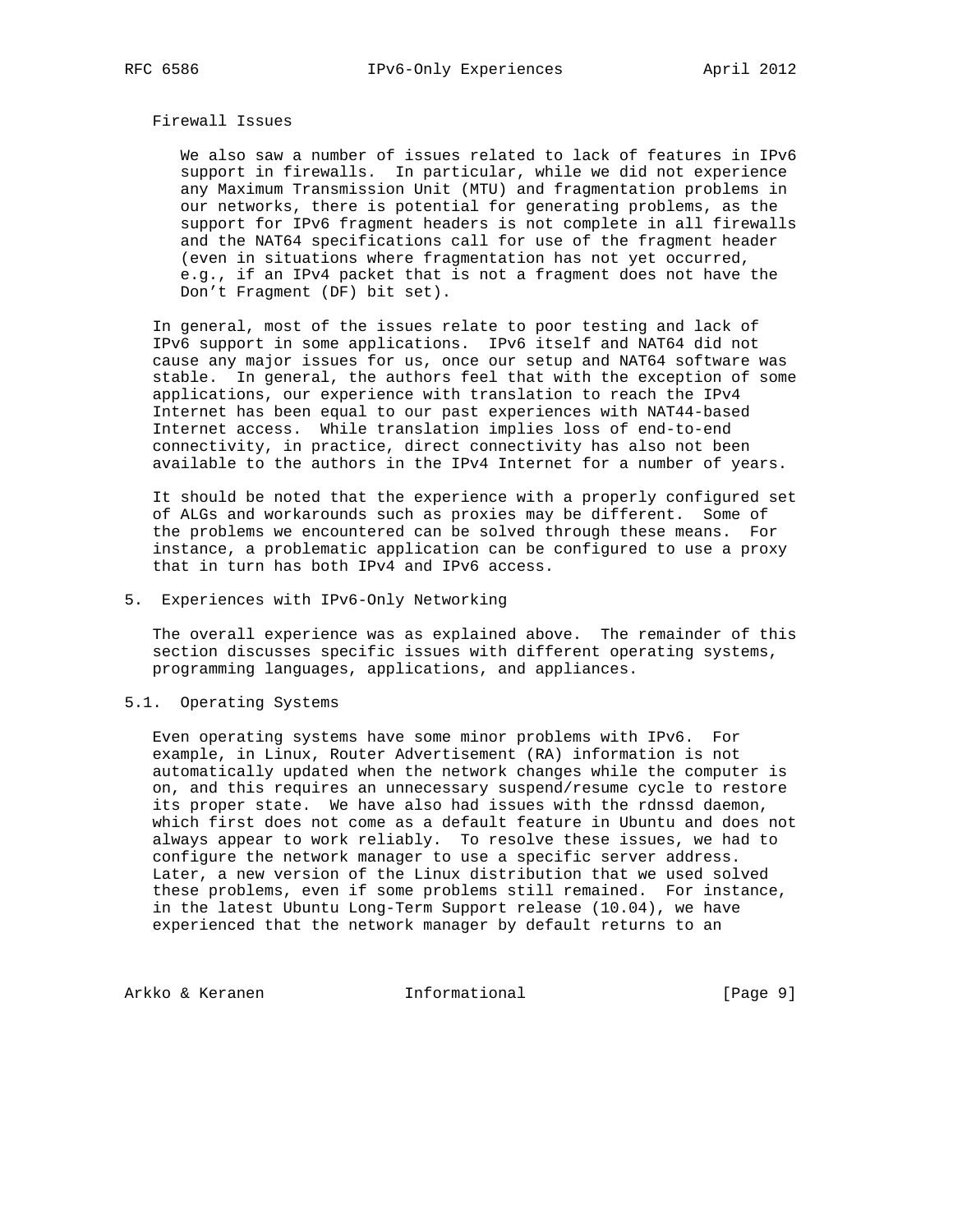available IPv4 wireless network even if there is a previously used IPv6-only network available and the IPv4 network has no global connectivity before a web-based login is completed.

 In Mac OS X (Snow Leopard), the network manager needed to be explicitly told not to expect IPv4. A more annoying issue was that in order to switch between an IPv6-only and IPv4-only network, these settings had to be manually changed, making it undesirable for Mac OS X users to employ IPv6-only networks.

 Also, on Microsoft Windows 7, we experienced problems when relying on default, well-known DNS server addresses: without manual configuration, the host was unable to use the DNS addresses, even though the system displays them as current DNS server addresses.

 Latest versions of the Android operating system support IPv6 on its wireless LAN interface, but due to lack of DNS discovery mechanisms, this does not work in IPv6-only networks. We corrected this, however, and prototype phones in our networks work well now, even in an IPv6-only environment. This change, DNS Discovery Daemon (DDD) now exists as open source software. Interestingly, all applications that we have tried so far seem to work without problems with IPv6 only connectivity, though no exhaustive testing was done, nor did we try known troublesome applications.

 While all these operating systems (or their predecessors) have already supported IPv6 for a number of years, these kinds of small glitches seem to imply that they have not been thoroughly tested in networks lacking IPv4 connectivity. At the very least, their usability leaves something to be desired.

#### 5.2. Programming Languages and APIs

 For applications to be able to support IPv6, they need access to the necessary APIs. Luckily, IPv6 seems to be well supported by a majority of the commonly used APIs. The Perl programming language used to be an exception with only partial IPv6 support up to the version 5.14 (released May 14, 2011). This version finally includes full IPv6 support, with that in the core libraries and older modules being updated as well. With previous versions of Perl, while IPv6 socket support is available as an extension module, it may not be possible to install this module without administrative rights. This has also resulted in other networking core libraries (such as FTP and SMTP) not being able to fully support IPv6; thus, many existing Perl programs using network functionality may not work properly in an IPv6-only environment.

Arkko & Keranen 1nformational [Page 10]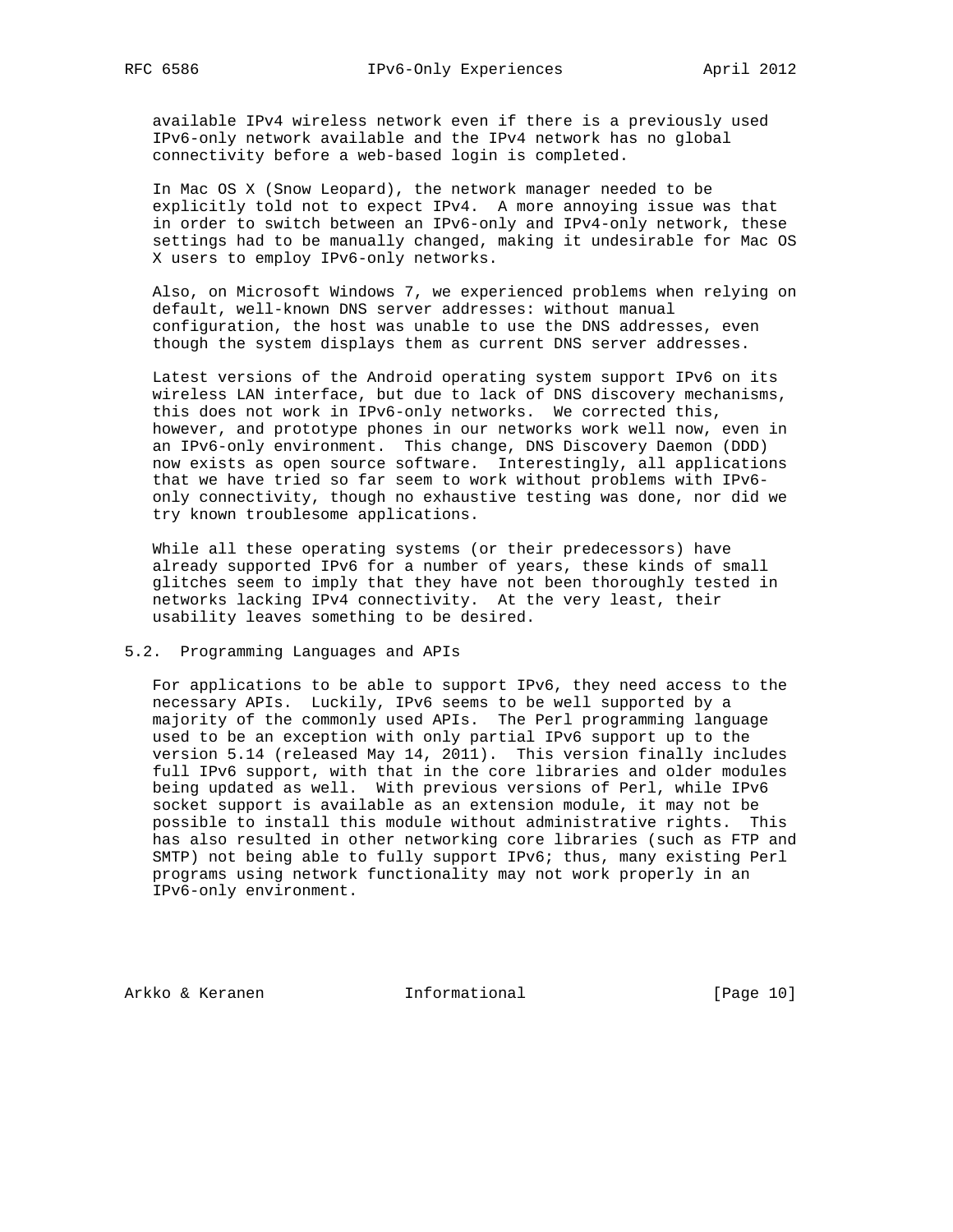# 5.3. Instant Messaging and VoIP

 By far, the biggest complaint from our group of users was that Skype stopped working. In some environments, even Skype can be made to work through a proxy configuration, and this was verified in our setting but not used as a permanent solution. More generally, we tested a number of instant messaging applications in an IPv6-only network with NAT64; the test results can be found in Table 1. The versions used in the tests were the latest versions available in the summer of 2010.

| SYSTEM                         | STATUS   |
|--------------------------------|----------|
| Facebook on the web (http)     | OK       |
| Facebook via a client (xmpp)   | OK       |
| Jabber.org chat service (xmpp) | OK       |
| Gmail chat on the web (http)   | OK.      |
| Gmail chat via a client (xmpp) | OK.      |
| Google Talk client             | NOT OK   |
| AIM (AOL)                      | NOT OK   |
| ICO (AOL)                      | NOT OK   |
| Skype                          | NOT OK   |
| MSN                            | NOT OK   |
| Webex                          | NOT OK   |
| Sametime                       | OK (NOW) |

Table 1. Instant Messaging Applications in an IPv6-Only Network

 Packet tracing revealed that the issues in AIM, ICQ, and MSN appear to be related to passing literal IPv4 addresses in the protocol. It remains to be determined whether this can be solved through configuration, proxies, or ALGs. The problem with the Google Talk client is that the software does not support IPv6 connections at this time. We are continuing our tests with additional applications, and we have also seen changes over time. For instance, a new version of Sametime suddenly started working with IPv6-only networks, presumably due to the new version being more careful with the use of DNS names as opposed to IPv4 addresses. One problem in running these tests is to ensure that we can distinguish IPv6 and NAT64 issues from other issues, such as a generic issue on a given operating system platform.

 Some of these problems are solvable, however. For instance, we used localhost as a proxy for Skype, and then used SSH to tunnel to an external web proxy, bypassing Skype's limitations with regard to connecting to IPv6 destinations or even IPv6 proxies.

Arkko & Keranen 1nformational [Page 11]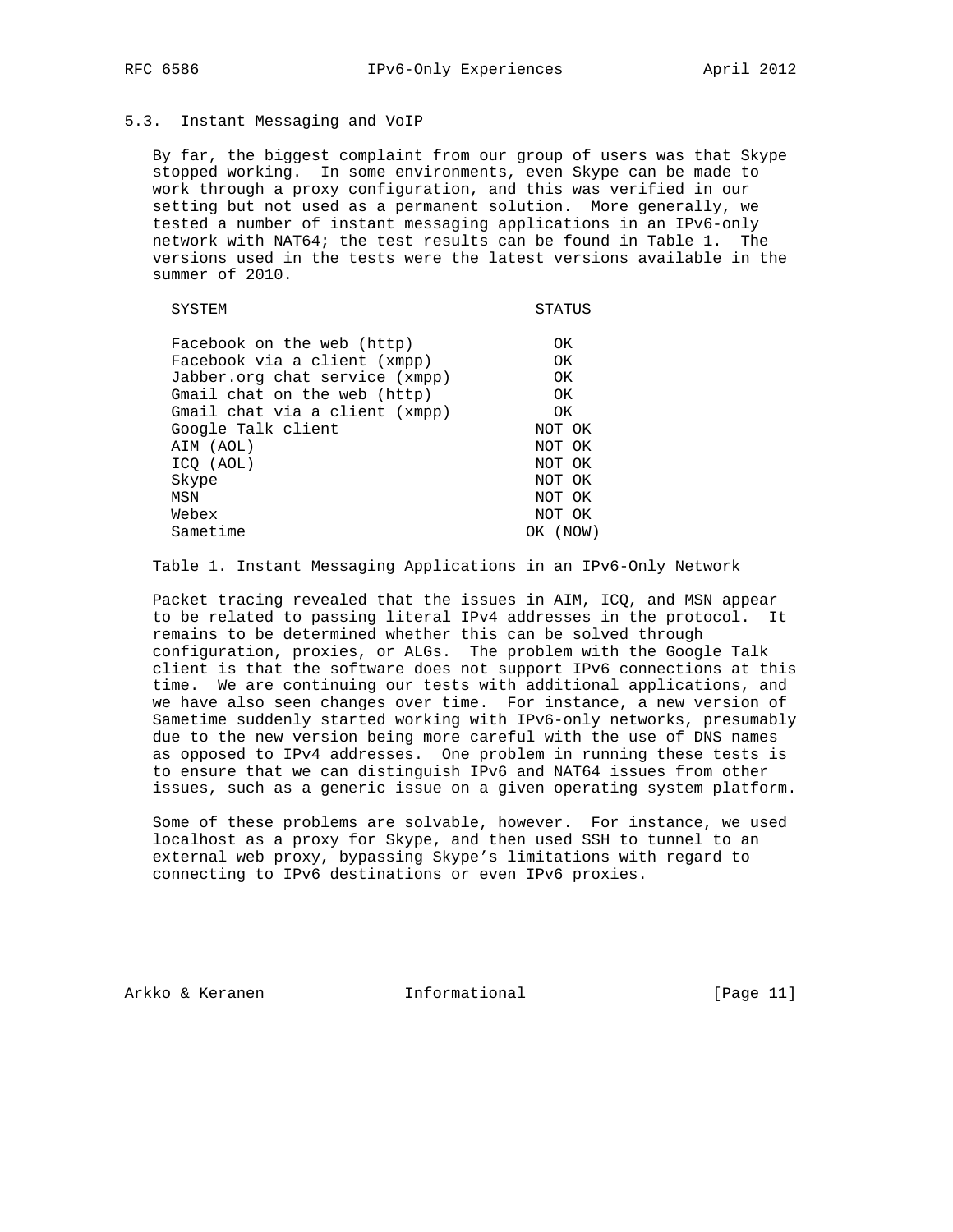# 5.4. Gaming

 Another class of applications that we tried was games. We tried both web-based gaming and standalone gaming applications that have "network", "Internet", or "LAN" gaming modes. The results are shown in Table 2.

SYSTEM STATUS Web-based (e.g., armorgames) OK Runescape (on the web) NOT OK Flat out 2 NOT OK NOT OR Battlefield Battlefield NOT OK<br>Secondlife NOT OK Secondlife NOT OK<br>Guild Wars NOT OK Guild Wars Age of Empires NOT OK Star Wars: Empire at War<br>Crysis NOT OK Crysis Lord of the Rings: Conquest NOT OK Rome Total War North Communications and MOT OK Lord of the Rings: Battle for Middle Earth 2 NOT OK

Table 2. Gaming Applications in an IPv6-Only Network

 Most web-based games worked well, as expected from our earlier good general web experience. However, we were also able to find one web based game that failed to work (Runescape). This particular game is a Java application that fails on an attempt to perform a HTTP GET request. The reason remains unclear, but a likely theory is the use of an IPv4-literal in the application itself.

 The experience with standalone games was far more discouraging. Without exception, all games failed to enable either connections to ongoing games in the Internet or even LAN-based connections to other computers in the same IPv6-only LAN segment. This is somewhat surprising, and the results require further verification. Unfortunately, the games provide no diagnostics about their operation, so it is hard to guess what is going on. It is possible that their networking code employs older APIs that cannot use IPv6 addresses [RFC4038]. The inability to provide any LAN-based connectivity is even more surprising, as this must mean that they are unable to use IPv4 link local connectivity, which should have been available to the devices (IPv4 was not blocked; just that no DHCP answers were provided on IPv4).

 While none of the standalone games we tested in the summer of 2010 were IPv6-capable, the situation improved during the experiment. For instance, a popular online game, World of Warcraft, now has IPv6

Arkko & Keranen 1nformational [Page 12]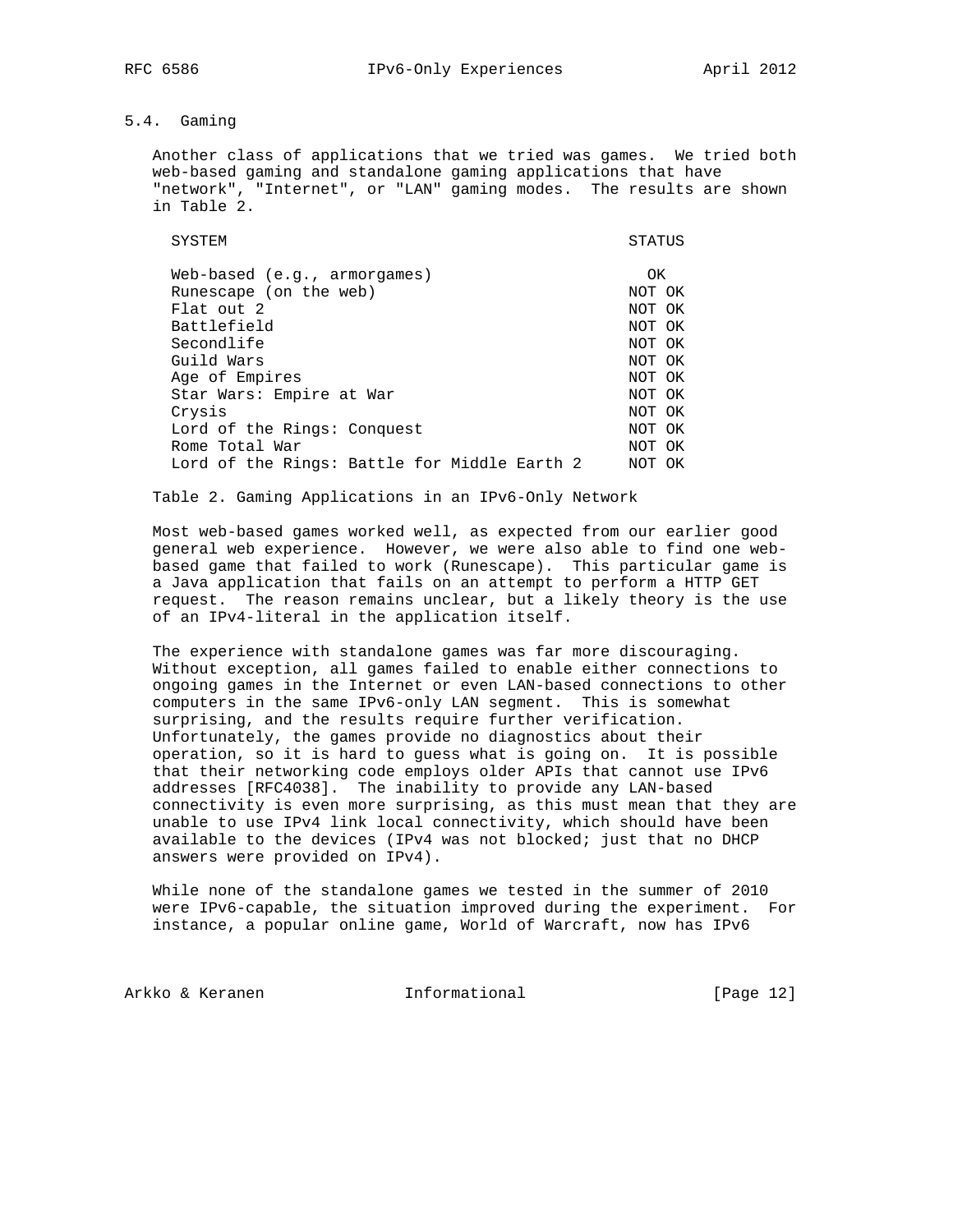support in its latest version and some of the older games that have been re-released as open source (e.g., Quake) have been patched IPv6 capable by the open source community.

5.5. Music Services

 Most of the web-based music services appear to work fine, presumably because they employ TCP and HTTP as a transport. One notable exception is Spotify, which requires communication to specific IPv4 addresses. A proxy configuration similar to the one we used for Skype makes it possible to use Spotify as well.

# 5.6. Appliances

 There are also problems with different appliances such as webcams. Many of them do not support IPv6; hence, they will not work in an IPv6-only network. Also, not all firewalls support IPv6. Or even if they do, they may still experience issues with some aspects of IPv6 such as fragments.

 Some of these issues are easily solved when the appliance works as a server, such as what most webcams and our sensor gateway devices do. We placed the appliance in the IPv4 part of the network (in this case, in private address space), added its name to the local DNS, and simply allowed devices from the IPv6-only network reach it through NAT64.

# 5.7. Other Differences

 One thing that becomes simplified in an IPv6-only network is source address selection [RFC3484]. As there is no IPv4 connectivity, the host only needs to consider its IPv6 source address. For global communications, there is typically just one possible source address.

 Some networks that advertise IPv6 addresses in their DNS records in reality have some problems. For instance, a popular short URL forwarding service has advertised a deprecated IPv4-compatible IPv6 address [RFC4291] in its AAAA record, making it impossible for this site to be reached unless either IPv4 or NAT64 translation to an IPv4 destination is used.

# 6. Experiences with NAT64

 After correcting some initial bugs and stability issues, the NAT64 operation itself has been relatively problem-free. There have been no unexplained DNS problems or lost sessions. With the exception of the specific applications mentioned above and IPv4 literals, the user

Arkko & Keranen 1nformational [Page 13]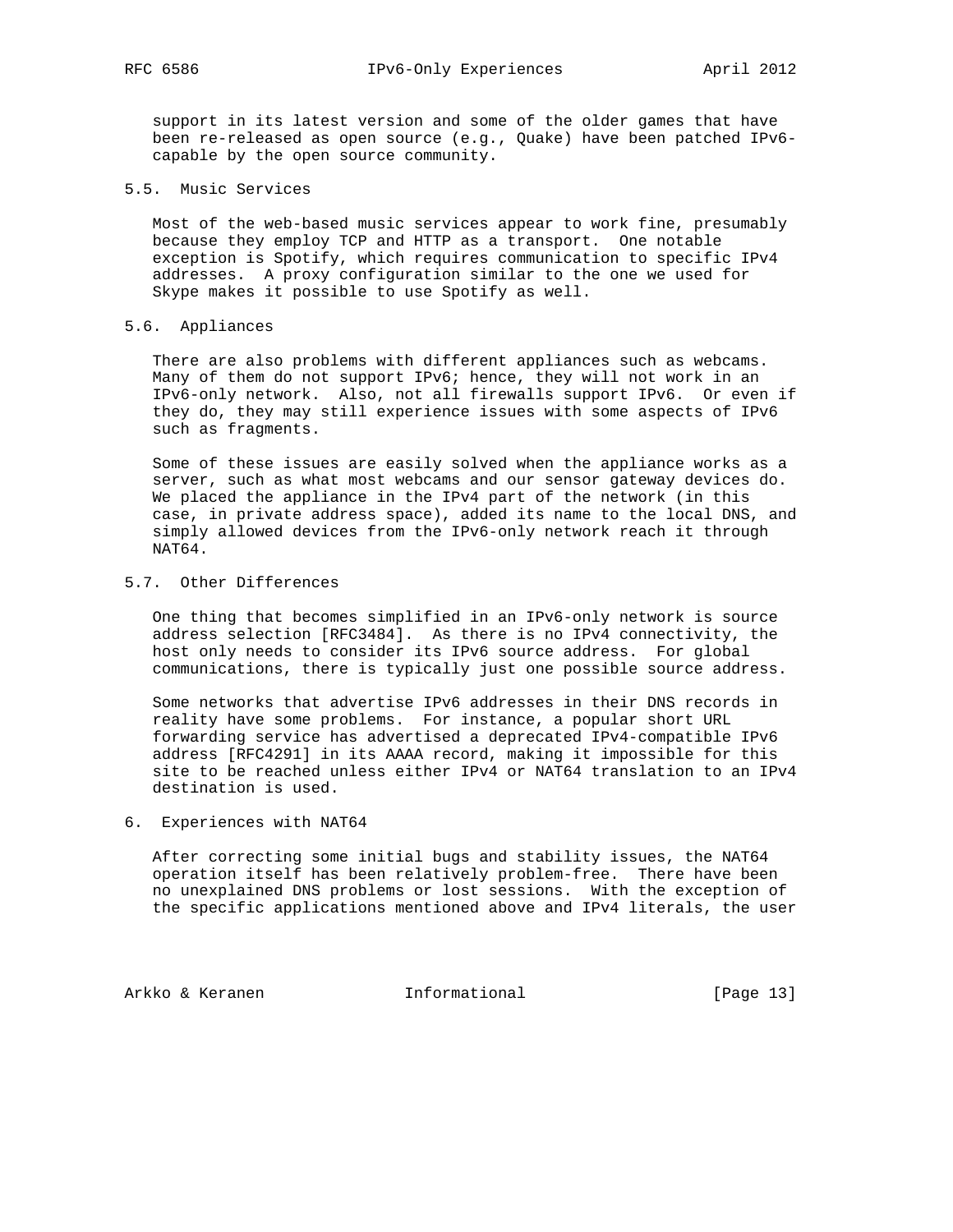experience has been in line with using IPv4 Internet through a NAT44 device. These failures with the specific applications are clearly very different from the IPv4 experience, however.

 The rest of this section discusses our measurements on specific issues. These tests and measurements were performed during the year 2011 and present a snapshot of the situation on that time. More up to-date measurement information can be found from various online tools such as [HE-IPv6].

# 6.1. IPv4 Address Literals

 While browsing in general works, IPv4 literals embedded in the HTML code may break some parts of the web pages when using IPv6-only access. This happens because the DNS64 cannot synthesize AAAA records for the literals since the addresses are not queried from the DNS. Luckily, the IPv4 literals seem to be fairly rarely encountered, at least so that they would be noticed, with regular web surfing. The authors have run into this issue only few times during the entire experiment. Only two of those cases had a practical impact (in YouTube, some of the third-party applications for downloading content did not work and one hotel's web page had a literal link to its reservation system).

 We have attempted to measure the likelihood of running into an IPv4 literal in the web. To do this, we took the top 1,000 and 10,000 web sites from the Alexa popular web site list. With 1,000 top sites, 0.2% needed an IPv4 literal to render all components in their top page (e.g., images, videos, JavaScript, and Cascading Style Sheet (CSS) files). With 10,000 top sites, this number increases to 2%.

 However, it is not clear what conclusions can be made about this. It is often the case that there are unresolvable or inaccessible components on a web page anyway for various reasons, and to understand the true impact we would have to know how "important" a given page component was. Also, we did not measure the number of links with IPv4 literals on these pages, nor did we attempt to search the site in any thorough manner for these literals.

 As noted, personal anecdotal evidence says that IPv4 literals are not a big problem. But clearly, cleaning the most important parts of the web from IPv4 literals would be useful. With tools such as the popular web site list, some user pressure, and co-operation from the content providers the most urgent part of the problem could hopefully be solved as a one-time effort. While IPv4 literals still exist in the web, using a suitable HTTP proxy (e.g., [ADD-LITERALS]) can help to cope with them.

Arkko & Keranen 1nformational [Page 14]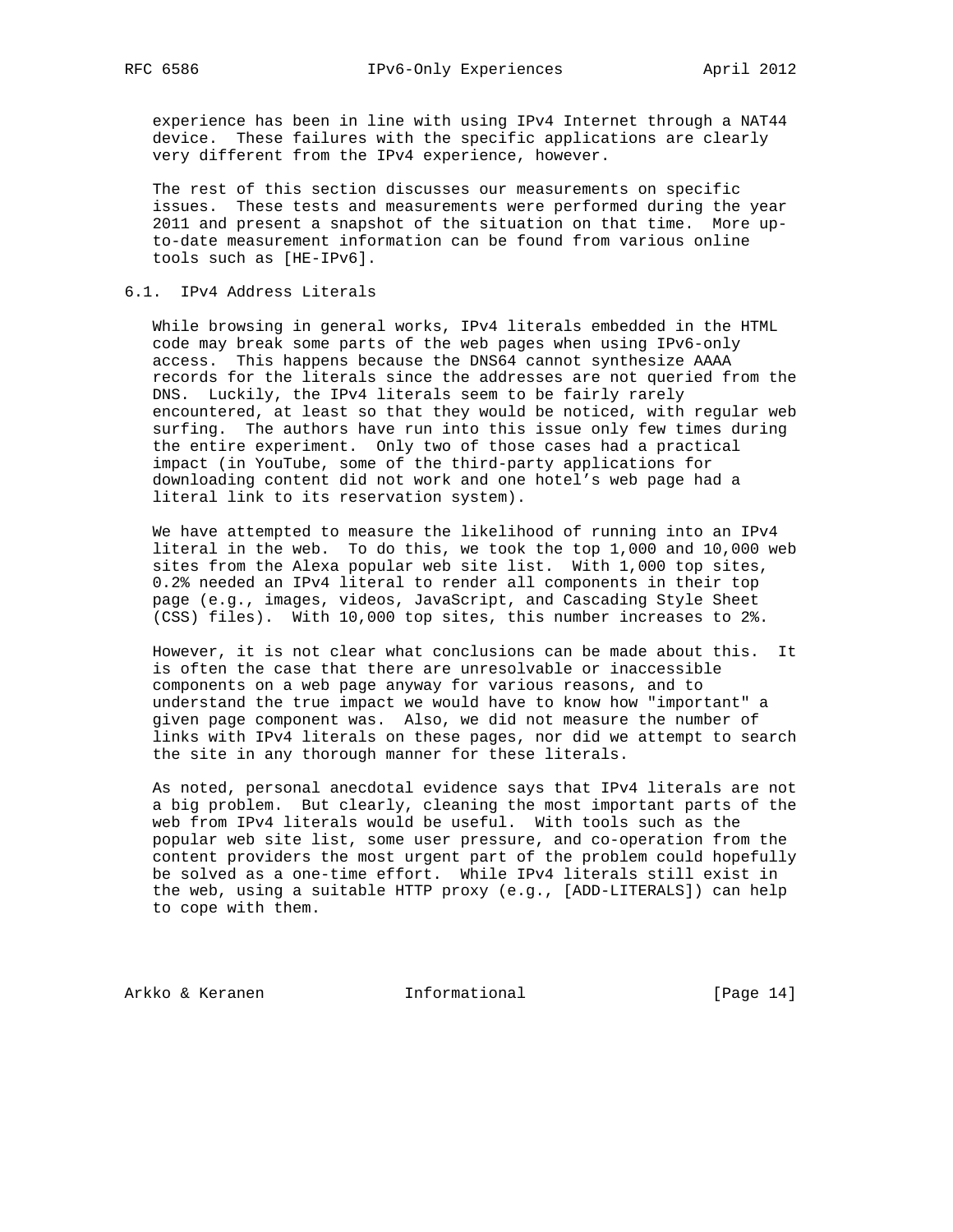# 6.2. Comparison of Web Access via NAT64 to Other Methods

 We also compared how well the web works behind a NAT64 compared to IPv4-only and native IPv6 access. For this purpose, we used wget to go through the same top web site lists as described in Section 6.1, again downloading everything needed to render their front page. The tests were repeated and average failure rate was calculated over all of the runs. Separate tests were conducted with an IPv4-only network, an IPv6-only network, and an IPv6-only network with NAT64.

 When accessed with the IPv4-only network, our tests show that 1.9% of the sites experienced some sort of error or failure. The failure could be that the whole site was not accessible, or just that a single image (e.g., an advertisement banner) was not loaded properly. It should also be noted that access through wget is somewhat different from a regular browser: some web sites refuse to serve content to wget, browsers typically have DNS heuristics to fill in "www." in front of a domain name where needed, and so on. In addition to missing advertisement banners, temporary routing glitches and other mistakes, these differences also help to explain the reason for the high baseline error rate in this test. It should also be noted that variations in wget configuration options produced highly different results, but we believe that the options we settled on bear closest resemblance to real-world browsing.

 When we tried to access the same sites with native IPv6 (without NAT64), 96% of the sites failed to load correctly. This was as expected, given that most of the Internet content is not available on IPv6. The few exceptions included, for instance, sites managed by Google.

When the sites were accessed from the IPv6-only network via a NAT64 device, the failure rate increased to 2.1%. Most of these failures appear to be due to IPv4 address literals, and the increased failure rate matches that of IPv4 literal occurrence in the same set of top web sites. With the top 10,000 sites, the failure rate with NAT64 increases similarly to our test on IPv4 address literals.

# 7. Future Work

 One important set of measurements remains for future work. It would be useful to understand the effect of DNS64 and NAT64 on response time and end-to-end communication delays. Some users have anecdotal reports of slow web browsing response times, but we have been unable to determine if this was due to the IPv6-only network mechanisms or for some other reason. Measurements on pure DNS response times and packet round-trip delays does not show a significant difference from a NAT44 environment. It would be particularly interesting to measure

Arkko & Keranen 1nformational [Page 15]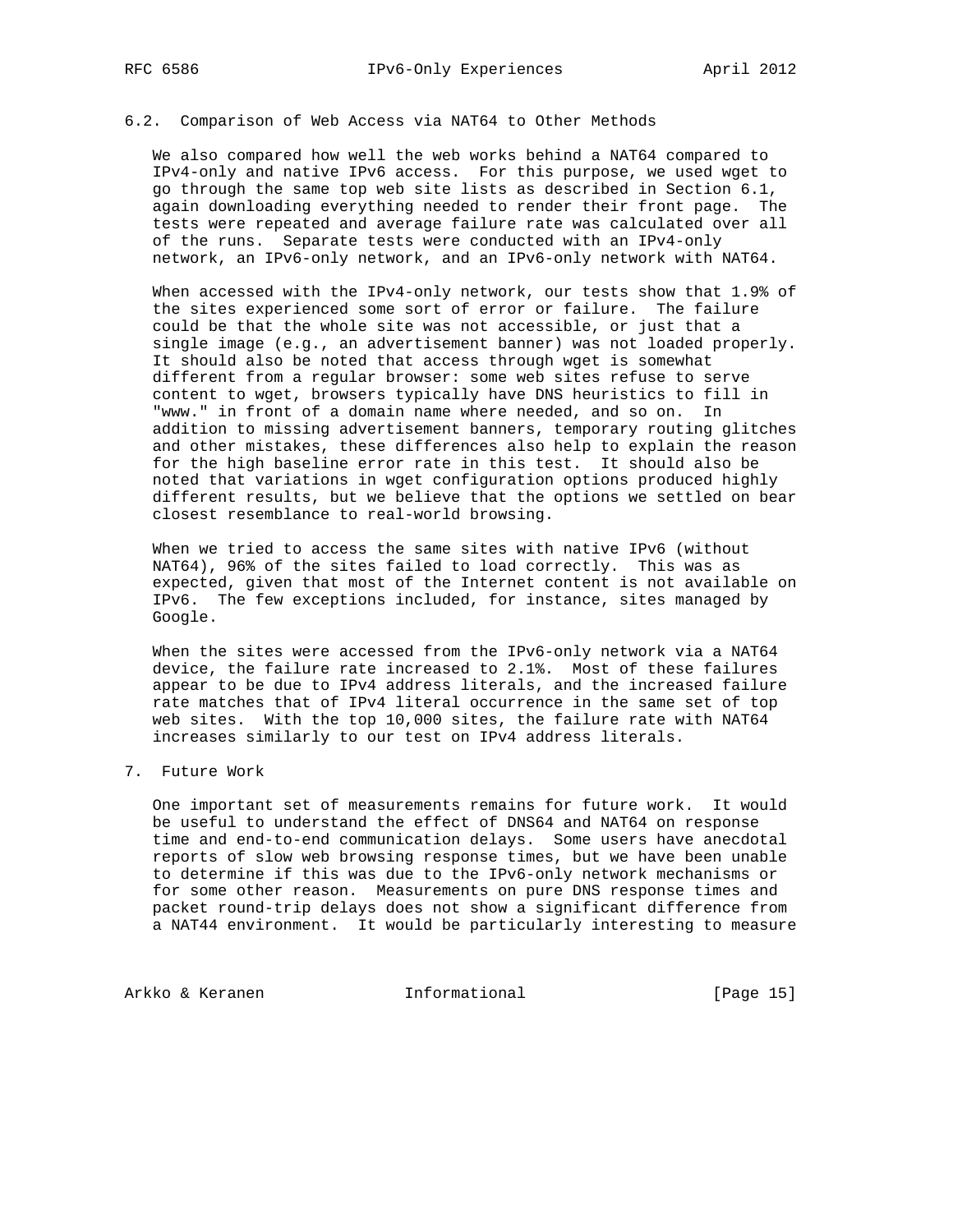delays in the context of dual-stack versus NAT64-based IPv6-only networking. When using dual-stack, broken IPv6 connectivity can be repaired by falling back to IPv4 use. With NAT64, this is not always possible as discussed in Section 3.2.

 Also, more programs, especially VoIP and Peer-to-Peer (P2P) applications should be tested with NAT64. In addition, tunneling and mobility protocols should be tested and especially Virtual Private Network (VPN) protocols and applications would deserve more thorough investigation.

#### 8. Conclusions and Recommendations

 The main conclusion is that it is possible to employ IPv6-only networking. For large classes of applications, there are no downsides or the downsides are negligible. We have been unable to spot any practical difference in the web browsing experience, for instance. Additionally, IPv6 usage -- be it in dual-stack or IPv6 only form -- comes with inherent advantages, such as enabling direct end-to-end connectivity. In our case, we employed this by enabling direct connectivity to devices in a home network from anywhere in the (IPv6) Internet. There are, however, a number of issues as well, such as lack of IPv6 support in some applications or bugs in untested parts of the code.

 Our experience with IPv6-only networking confirms that dual stack should still be our recommended model for general purpose networking at this point in time. However, IPv6-only networking can be employed by early adopters or highly controlled networks. One example of such a controlled network is a mobile network with operator-driven selection of handsets. For instance, on some handsets that we tested, we were unable to see any functional difference between IPv4 and IPv6.

 Our recommendations apply at the present time. With effort and time, deployment barriers can be removed and IPv6-only networking becomes applicable in all networking situations.

 Some of the improvements are already in process in the form of new products and additional IPv6 support. For instance, we expect that the handset market will have a much higher number of IPv6-capable devices in the near future. However, some of the changes do not come without the community spending additional effort. We have identified a number of actions that should be taken to improve the state of IPv6-only networking. These include the following:

Arkko & Keranen 1nformational [Page 16]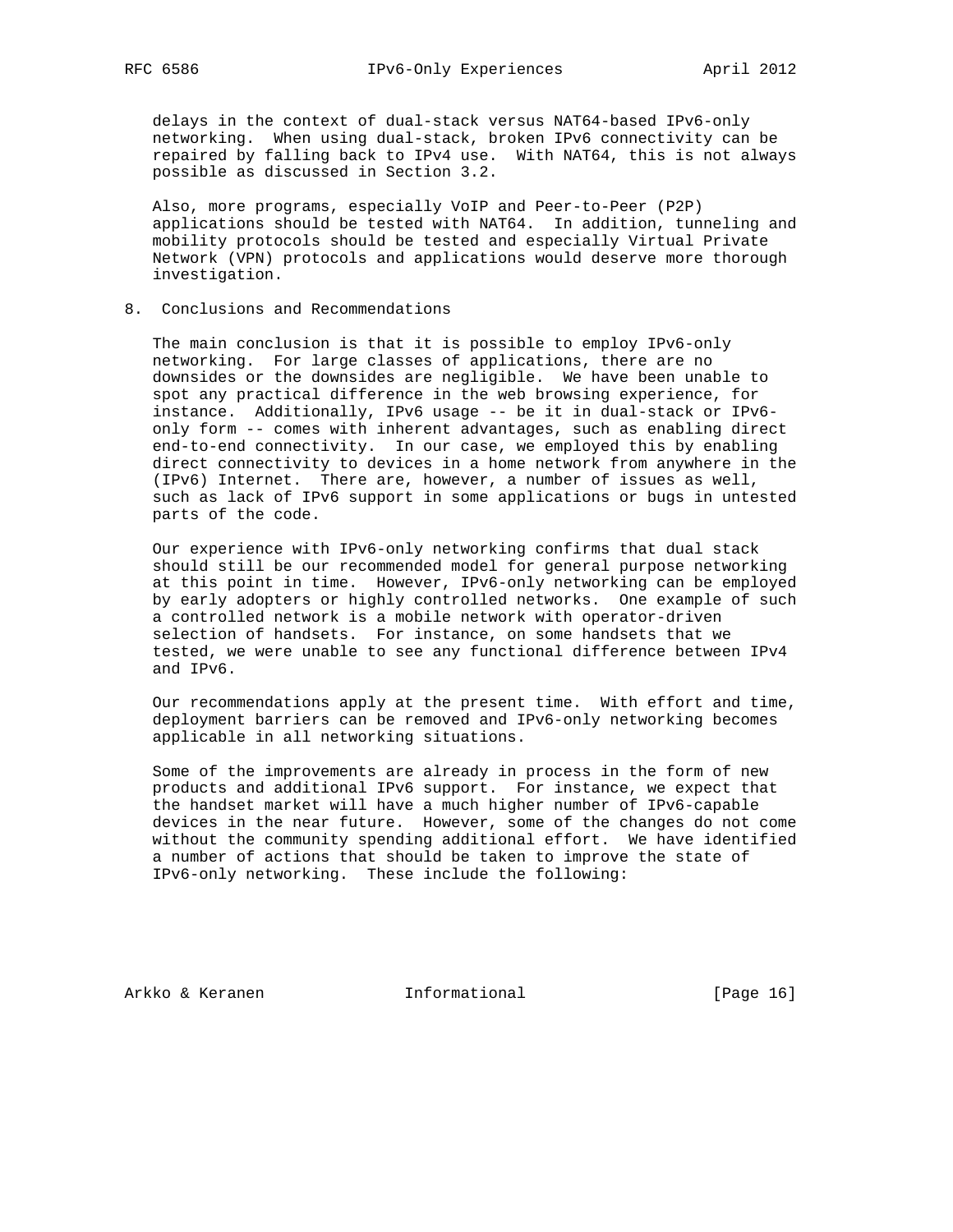# DNS Discovery

 The state of DNS discovery continues to be one of the main barriers for easy adoption of IPv6-only networking. Since DNS discovery is not a problem in dual-stack networking, there has been too little effort in testing and deploying the necessary components. For instance, it would be useful if RA-based DNS discovery came as a standard feature and not as an option in Linux distributions. Our hope is that recent standardization of the RA based DNS discovery at the IETF will help this happen. Other operating systems face similar issues. The authors believe that at this time, prudent operational practices call for maximizing the number of offered automatic configuration mechanisms on the network side. It might be useful for an IETF document to provide guidance on operating DNS in IPv6-only networks.

## Network Managers

 Other key software components are the various network management and attachment tools in operating systems. These tools generally have the required functionality, but do not always appear to have been tested very extensively on IPv6, or let alone IPv6-only networks. Further work is required here.

#### Firewalls

 More work is needed to ensure that IPv6 is supported in equal manner in various firewall products.

# Application Support

 By far, the most important action, at least for our group of users, would be to bring some key applications (e.g., instant messaging and VoIP applications and games) to a state where they can be easily run on IPv6-only networks and behind a NAT64. To facilitate this, application programmers should use IP-version agnostic APIs so that applications automatically use IPv4 or IPv6 depending on what is available. In some cases, it may also be necessary to add support for new types of ALGs.

# IPv4 Literals

 The web should be cleaned of IPv4 literals. Also, IPv4 literals should be avoided in application protocol signaling messages.

Arkko & Keranen 1nformational [Page 17]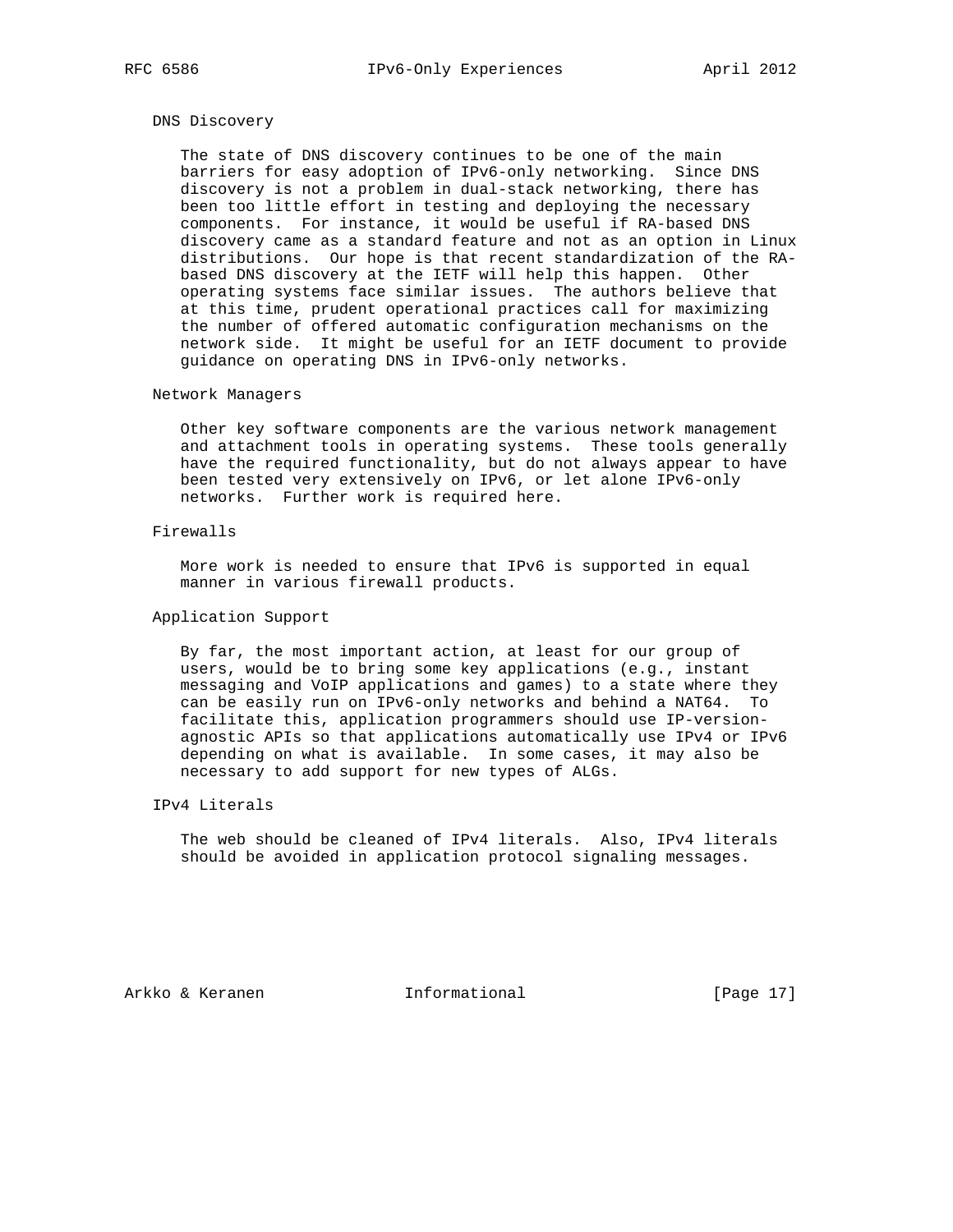Measurements and Analysis

 It is also important to continue with testing, measurement, and analysis of which Internet technologies work in IPv6-only networks, to what extent, at what speed, and where the remaining problems are.

Guidelines

 It is also useful to provide guidance for network administrators and users on how to turn on IPv6-only networking.

 As can be seen from the above list, there are only minor things that can be done through standardization. Most of the effort is practical and centers around improving various implementations.

9. Security Considerations

 By itself, the use of IPv6 instead of IPv4 does not make a big security difference. The main security requirement is that, naturally, network security devices need to be able to deal with IPv6 in these networks. This is already required in all dual-stack networks. As noted, it is important, e.g., to ensure firewall capabilities. Security considerations for NAT64 and DNS64 are discussed in [RFC6146] and [RFC6147].

 In our experience, many of the critical security functions in a network end up being on the dual-stack part of the network anyway. For instance, our mail servers obviously still have to be able to communicate with both the IPv4 and IPv6 Internet, and as a result, they and the associated spam and filtering components are not in the IPv6-only part of the network.

Arkko & Keranen 1nformational [Page 18]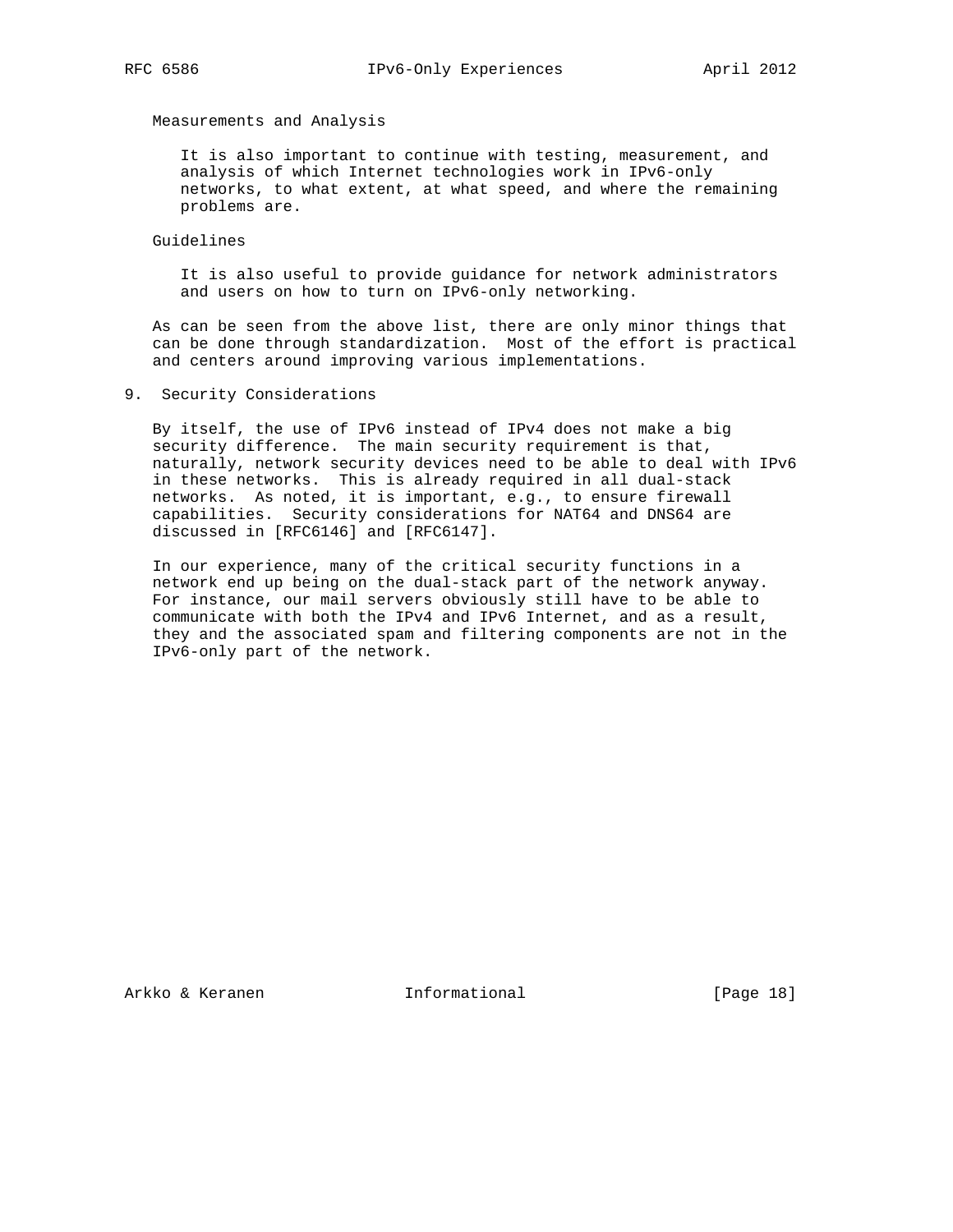# 10. References

- 10.1. Normative References
	- [RFC2663] Srisuresh, P. and M. Holdrege, "IP Network Address Translator (NAT) Terminology and Considerations", RFC 2663, August 1999.
	- [RFC3484] Draves, R., "Default Address Selection for Internet Protocol version 6 (IPv6)", RFC 3484, February 2003.
	- [RFC3736] Droms, R., "Stateless Dynamic Host Configuration Protocol (DHCP) Service for IPv6", RFC 3736, April 2004.
	- [RFC4213] Nordmark, E. and R. Gilligan, "Basic Transition Mechanisms for IPv6 Hosts and Routers", RFC 4213, October 2005.
	- [RFC6106] Jeong, J., Park, S., Beloeil, L., and S. Madanapalli, "IPv6 Router Advertisement Options for DNS Configuration", RFC 6106, November 2010.
- 10.2. Informative References
	- [RFC4038] Shin, M-K., Hong, Y-G., Hagino, J., Savola, P., and E. Castro, "Application Aspects of IPv6 Transition", RFC 4038, March 2005.
	- [RFC4291] Hinden, R. and S. Deering, "IP Version 6 Addressing Architecture", RFC 4291, February 2006.
	- [RFC4861] Narten, T., Nordmark, E., Simpson, W., and H. Soliman, "Neighbor Discovery for IP version 6 (IPv6)", RFC 4861, September 2007.
	- [RFC4966] Aoun, C. and E. Davies, "Reasons to Move the Network Address Translator - Protocol Translator (NAT-PT) to Historic Status", RFC 4966, July 2007.
	- [RFC6052] Bao, C., Huitema, C., Bagnulo, M., Boucadair, M., and X. Li, "IPv6 Addressing of IPv4/IPv6 Translators", RFC 6052, October 2010.
	- [RFC6144] Baker, F., Li, X., Bao, C., and K. Yin, "Framework for IPv4/IPv6 Translation", RFC 6144, April 2011.

| Arkko & Keranen | Informational | [Page 19] |  |
|-----------------|---------------|-----------|--|
|                 |               |           |  |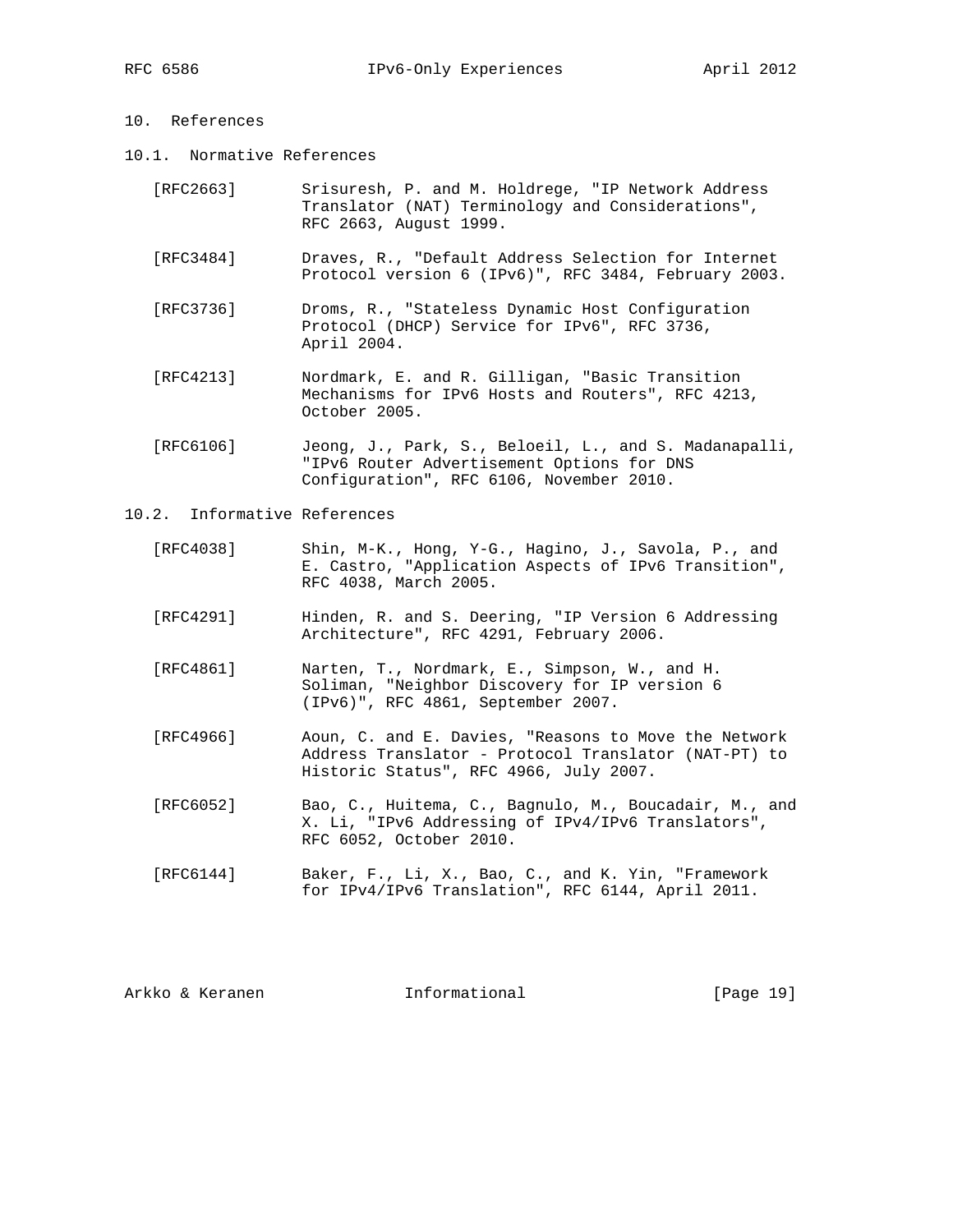- [RFC6145] Li, X., Bao, C., and F. Baker, "IP/ICMP Translation Algorithm", RFC 6145, April 2011.
- [RFC6146] Bagnulo, M., Matthews, P., and I. van Beijnum, "Stateful NAT64: Network Address and Protocol Translation from IPv6 Clients to IPv4 Servers", RFC 6146, April 2011.
- [RFC6147] Bagnulo, M., Sullivan, A., Matthews, P., and I. van Beijnum, "DNS64: DNS Extensions for Network Address Translation from IPv6 Clients to IPv4 Servers", RFC 6147, April 2011.
- [RFC6384] van Beijnum, I., "An FTP Application Layer Gateway (ALG) for IPv6-to-IPv4 Translation", RFC 6384, October 2011.
- [ADD-LITERALS] Wing, D., "Coping with IP Address Literals in HTTP URIs with IPv6/IPv4 Translators", Work in Progress, March 2010.
- [HE-IPv6] Hurricane Electric, "Global IPv6 Deployment Progress Report", February 2012, <http://bgp.he.net/ipv6-progress-report.cgi>.